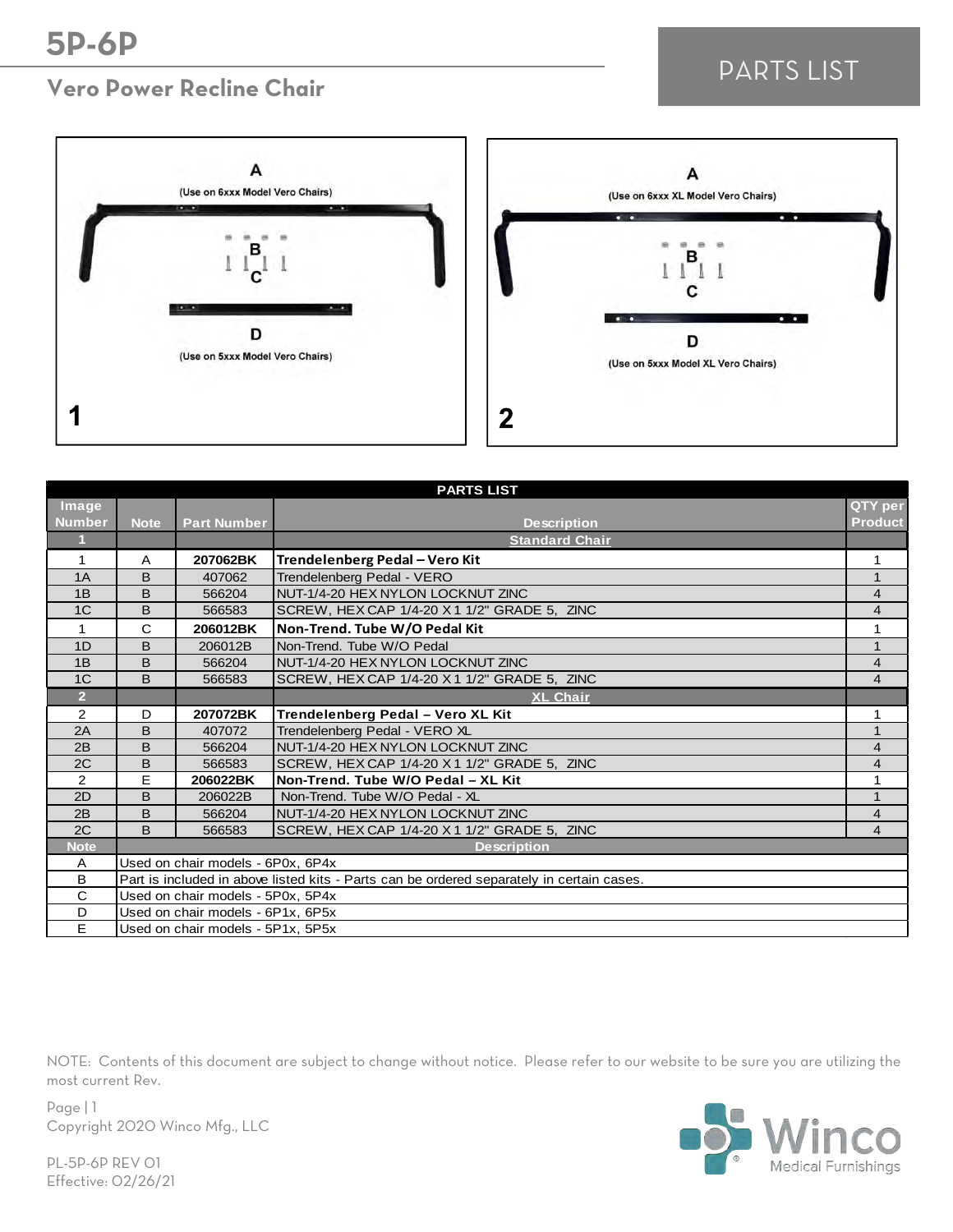#### **PARTS LIST CONTINUED: 5P-6P**



|               | <b>PARTS LIST</b>                 |                                  |                                                                                                        |                |  |  |
|---------------|-----------------------------------|----------------------------------|--------------------------------------------------------------------------------------------------------|----------------|--|--|
| <b>Image</b>  |                                   |                                  |                                                                                                        | QTY per        |  |  |
| <b>Number</b> | <b>Note</b>                       | <b>Part Number</b>               | <b>Description</b>                                                                                     | <b>Product</b> |  |  |
|               |                                   |                                  | <b>Standard Push Back Style Chair</b>                                                                  |                |  |  |
| 1, 2          |                                   | 566400                           | BOLT-CARRIAGE ZINC 1/4-20 X 1 1/4                                                                      | $\overline{2}$ |  |  |
| 1, 2          |                                   | 566399                           | BOLT- CARRIAGE BLACK ZINC 1/4-20 X 1 1/4                                                               | $\overline{2}$ |  |  |
| 1, 2          |                                   | 566204                           | NUT-1/4-20 HEX NYLON LOCKNUT ZINC                                                                      | $\overline{4}$ |  |  |
|               |                                   |                                  | <b>HM-HT Push Back Style Chair</b>                                                                     |                |  |  |
| 1, 2          |                                   | 566399                           | BOLT-CARRIAGE BLACK ZINC 1/4-20 X 1 1/4                                                                | 2              |  |  |
| 1, 2          |                                   | 566401                           | BOLT-CARRIAGE 1/4-20 X 1 1/2 ZINC                                                                      | 2              |  |  |
| 1, 2          |                                   | 566204                           | NUT-1/4-20 HEX NYLON LOCKNUT ZINC                                                                      | 4              |  |  |
| 2             | A                                 | 400400                           | 3" TOTAL LOCK, TWIN WHEEL CASTER                                                                       | 4              |  |  |
| 1             | B                                 | 400620                           | CASTER, NYLON 5" RIGID, BLACK                                                                          | 2              |  |  |
| 1             | C                                 | 400625                           | CASTER, NYLON 5" TOTAL LOCK W/PRECISION BEARING WHEEL, BLACK                                           | $\overline{2}$ |  |  |
| 3             | D                                 | 566330                           | <b>BLACK FLAT WASHER</b>                                                                               | 4              |  |  |
| 3             | D                                 | 700500                           | PEDESTAL FOOT, PLASTIC                                                                                 | 4              |  |  |
| 3             | D                                 | 702207                           | CASTER SOCKET INSERT HD, 1" SQ 16-18 GA                                                                | 4              |  |  |
|               |                                   |                                  | <b>NOTES</b>                                                                                           |                |  |  |
| <b>Note</b>   |                                   |                                  | <b>Description</b>                                                                                     |                |  |  |
| A             |                                   |                                  | Replacements ONLY for chairs with 3" Casters (Not compatible with Footplate)                           |                |  |  |
| B             | Replacement for 5" Front Casters. |                                  |                                                                                                        |                |  |  |
| C             |                                   | Replacement for 5" Rear Casters. |                                                                                                        |                |  |  |
| D             |                                   |                                  | All parts (IMAGE 3) MUST be ordered to switch to Pedestal Foot option. (Not compatible with Footplate) |                |  |  |
|               |                                   |                                  | Left & Right is determined - as if sitting in the chair                                                |                |  |  |

NOTE: Contents of this document are subject to change without notice. Please refer to our website to be sure you are utilizing the most current Rev.



Page | 2 Copyright 2020 Winco Mfg., LLC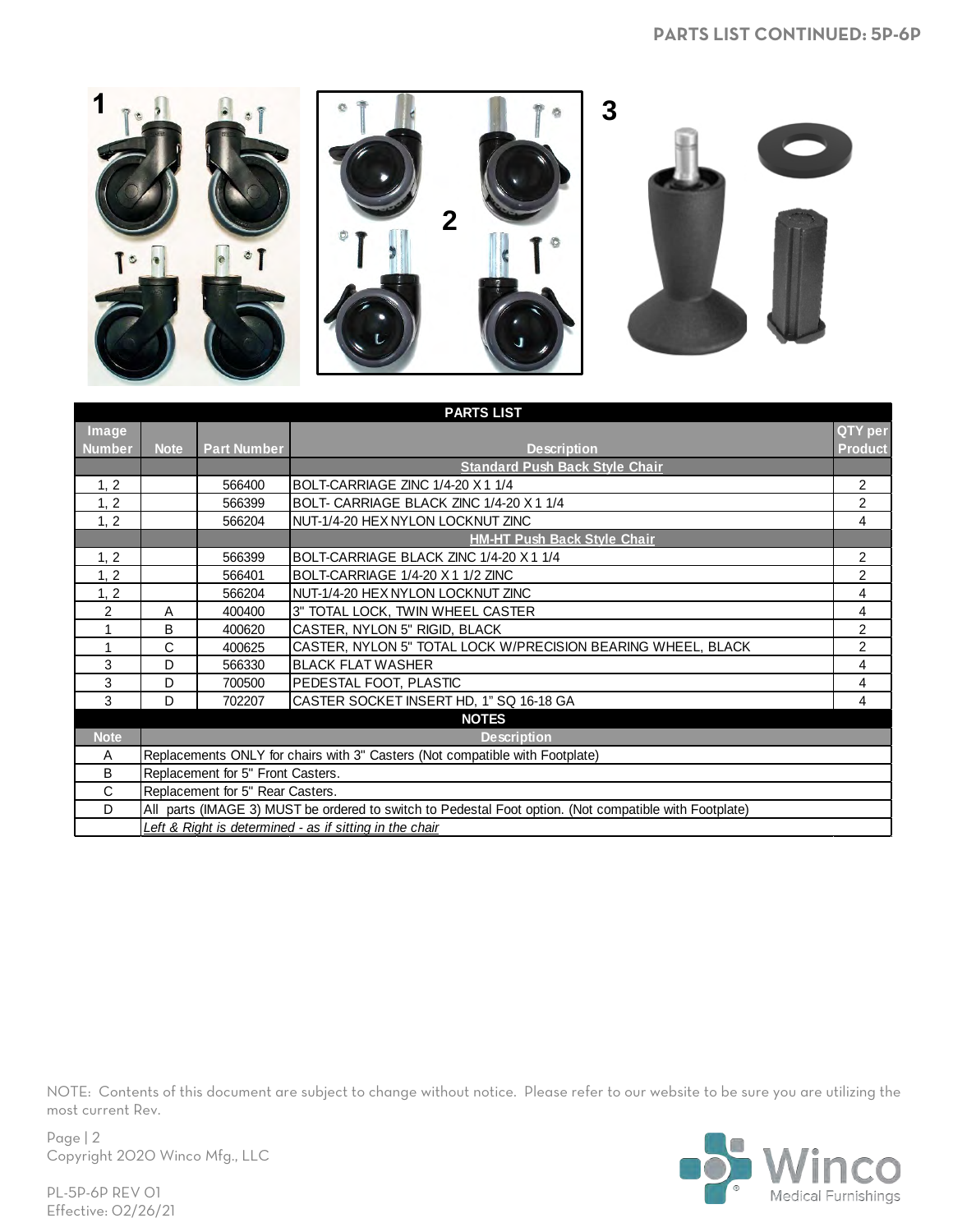

| PARTS LIST     |                |                    |                                                                                                   |                |  |
|----------------|----------------|--------------------|---------------------------------------------------------------------------------------------------|----------------|--|
| Image          |                |                    |                                                                                                   | QTY per        |  |
| <b>Number</b>  | <b>Note</b>    | <b>Part Number</b> | <b>Description</b>                                                                                | <b>Product</b> |  |
| 1A             | A              | 206000B            | WELDED MAIN FRAME (VERO)                                                                          |                |  |
| 1B, 2B         |                | 700700             | SQ 1" RIBBED CAP, BLACK                                                                           | 5              |  |
| 2A             |                | 206010B            | WELDED MAIN FRAME (VERO XL)                                                                       | 1              |  |
| 2C             |                | 700890             | CAP, FLAT RECTANGULAR, GRAY, .25" X1"                                                             | $\overline{2}$ |  |
| $\overline{3}$ | B.             |                    | <b>Fixed Arm Style Chair</b>                                                                      |                |  |
| 3              |                | 202830B            | LATCH PLATE, FIXED ARM, BLACK                                                                     | $\overline{2}$ |  |
| 3              |                | 566572             | SCREW, BUTTON HEAD 1/4-20 X 3/4", ZINC                                                            | 4              |  |
| 3              |                | 566204             | NUT-1/4-20 HEX NYLON LOCKNUT ZINC                                                                 | 4              |  |
| 4              | $\overline{C}$ |                    | <b>Swing Arm Style Chair</b>                                                                      |                |  |
| 4A             |                | 202820K            | ROTARY LATCH RIGHT (624) KIT                                                                      |                |  |
| 4A             |                | 402855             | ROTARY LATCH, HD SPRING (RIGHT)                                                                   |                |  |
| 4A             |                | 302100             | ROTARY LATCH HANDLE (624 STYLE)                                                                   |                |  |
| 4A             |                | 510200             | RIVET 1/4 X 3/8 X 7/16 HEAD                                                                       |                |  |
| 4A             |                | 206155RB           | SUPPORT BRKT, UNDER-ARM, RIGHT, BLACK (VERO)                                                      | $\mathbf{1}$   |  |
| 4A             |                | 566592             | 1/4-20 X.88 SOCKET BUTTON HEAD CAP SCREW, ZINC                                                    | $\overline{2}$ |  |
| 4A             |                | 566301             | WASHER-1/4 INT. TOOTH LOCKWASHER ZINC                                                             | $\overline{2}$ |  |
| 4B             |                | 202825K            | <b>ROTARY LATCH LEFT (624) KIT</b>                                                                |                |  |
| 4 <sub>B</sub> |                | 402850             | ROTARY LATCH, HD SPRING (LEFT)                                                                    |                |  |
| 4 <sub>B</sub> |                | 302100             | ROTARY LATCH HANDLE (624 STYLE)                                                                   |                |  |
| 4 <sub>B</sub> |                | 510200             | RIVET 1/4 X 3/8 X 7/16 HEAD                                                                       |                |  |
| 4 <sub>B</sub> |                | 206155LB           | SUPPORT BRKT, UNDER-ARM, LEFT, BLACK (VERO)                                                       | $\mathbf{1}$   |  |
| 4 <sub>B</sub> |                | 566592             | 1/4-20 X,88 SOCKET BUTTON HEAD CAP SCREW, ZINC                                                    | $\overline{2}$ |  |
| 4 <sub>B</sub> |                | 566301             | WASHER-1/4 INT. TOOTH LOCKWASHER ZINC                                                             | $\overline{2}$ |  |
|                |                |                    | <b>NOTES</b>                                                                                      |                |  |
| <b>Note</b>    |                |                    | <b>Description</b>                                                                                |                |  |
| A              |                |                    | Please contact Winco Customer Service/Tech Support (800-237-3377) for assistance with MAIN FRAME. |                |  |
| В              |                |                    | Fixed Arm Style Chairs are models 5P0x, 5P1x, 6P0x and 6P1x.                                      |                |  |
| $\mathsf{C}$   |                |                    | Swing Arm Style Chairs are models 5P4x, 5P5x, 6P4x and 6P5x.                                      |                |  |



Page | 3 Copyright 2020 Winco Mfg., LLC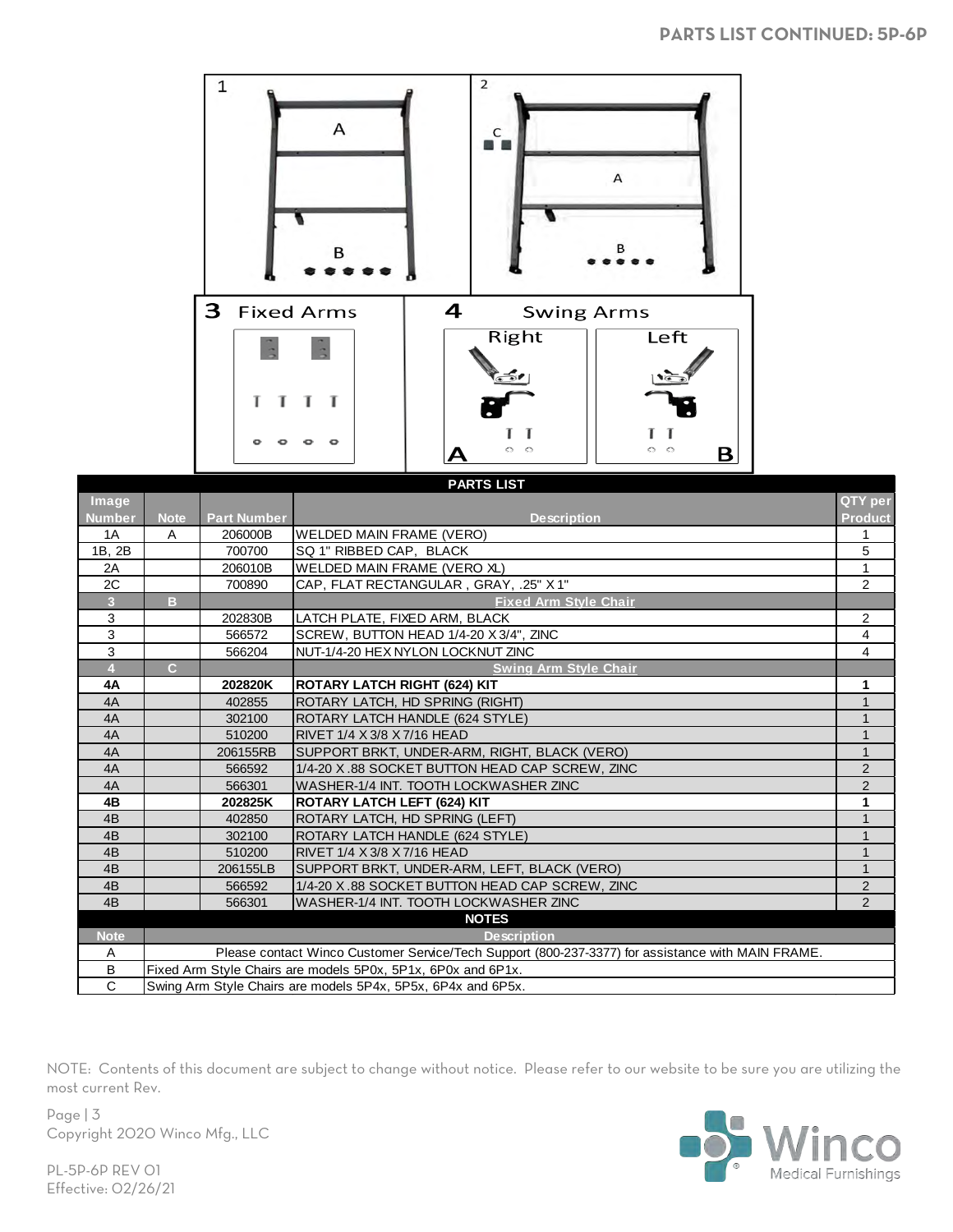

|                | <b>PARTS LIST</b> |                                                             |                                                                                           |                |  |  |
|----------------|-------------------|-------------------------------------------------------------|-------------------------------------------------------------------------------------------|----------------|--|--|
| Image          |                   |                                                             |                                                                                           | QTY per        |  |  |
| <b>Number</b>  | <b>Note</b>       | <b>Part Number</b>                                          | <b>Description</b>                                                                        | <b>Product</b> |  |  |
| 1, 2           | A                 |                                                             | <b>Push Back Style Chair</b>                                                              |                |  |  |
| $\mathbf{1}$   |                   | 205080K                                                     | <b>STD Vero Seat Mech Replacement Kit</b>                                                 |                |  |  |
| 1A             | B                 | 407080L                                                     | POWER MECHANISM VERO (LEFT)                                                               | 1              |  |  |
| 1A             | B                 | 407080R                                                     | POWER MECHANISM VERO (RIGHT)                                                              | $\mathbf{1}$   |  |  |
| 1B             | B                 | 407400                                                      | <b>REAR CROSS WELDMENT, POWER MECH STD</b>                                                | $\mathbf{1}$   |  |  |
| 1 <sup>C</sup> | B                 | 407405                                                      | FRONT CROSS ASSY, POWER MECH STD                                                          | $\mathbf{1}$   |  |  |
| 1D             | B                 | 566583                                                      | 1/4-20 X 1.75" HEX CAP SCREW, GRADE 8, ZINC                                               | $\overline{4}$ |  |  |
| 1E             | B                 | 566204                                                      | NUT-1/4-20 HEX NYLON LOCKNUT ZINC                                                         | $\overline{4}$ |  |  |
| 1F             | B                 | 566560                                                      | 10-24 X 2.75" RD PHIL M/S ZINC.                                                           | $\overline{4}$ |  |  |
| 1G             | B                 | 209105B                                                     | WELDED SEAT RAIL, VERO POWER STD                                                          | $\mathbf{1}$   |  |  |
| 1H             | B                 | 701010                                                      | 1X2X18 RECT INSERT CAP/GLIDE, BLACK                                                       | $\overline{4}$ |  |  |
| $\mathbf{1}$   |                   | 205081K                                                     | <b>XL Vero Seat Mech Replacement Kit</b>                                                  | $\mathbf{1}$   |  |  |
| 1A             | B                 | 407080L                                                     | POWER MECHANISM VERO (LEFT)                                                               | $\mathbf{1}$   |  |  |
| 1A             | B                 | 407080R                                                     | POWER MECHANISM VERO (RIGHT)                                                              | $\mathbf{1}$   |  |  |
| 1B             | B                 | 407500                                                      | <b>REAR CROSS WELDMENT. POWER MECH XL</b>                                                 | $\mathbf{1}$   |  |  |
| 1 <sup>C</sup> | B                 | 407505                                                      | FRONT CROSS ASSY, POWER MECH XL                                                           | $\mathbf{1}$   |  |  |
| 1D             | B                 | 566583                                                      | 1/4-20 X 1.75" HEX CAP SCREW, GRADE 8, ZINC                                               | $\overline{4}$ |  |  |
| 1E             | B                 | 566204                                                      | NUT-1/4-20 HEX NYLON LOCKNUT ZINC                                                         | $\overline{4}$ |  |  |
| 1F             | B                 | 566560                                                      | 10-24 X 2.75" RD PHIL M/S ZINC.                                                           | $\overline{4}$ |  |  |
| 1G             | B                 | 209205                                                      | WELDED SEAT RAIL VERO POWER XL                                                            | 1              |  |  |
| 1H             | B                 | 701010                                                      | 1X2X18 RECT INSERT CAP/GLIDE, BLACK                                                       | $\overline{4}$ |  |  |
| $\overline{2}$ |                   |                                                             | <b>Damper</b>                                                                             |                |  |  |
| $\overline{2}$ |                   | 205656K                                                     | <b>Damper Replacement Kit</b>                                                             | $\mathbf{1}$   |  |  |
| 2D             | B                 | 405655                                                      | DAMPER, BI-DIRECTIONAL                                                                    | 1              |  |  |
| 2E             | B                 | 566204                                                      | NUT-1/4-20 HEX NYLON LOCKNUT ZINC                                                         | 1              |  |  |
| 2F             | B                 | 566615                                                      | 5/16" Shoulder x 1/4" Shoulder Length x 1/4"-20 18-8 Stainless Steel Socket Shoulder Bolt | 1              |  |  |
| 2G             | B                 | 504640                                                      | 5/16-18 BALL STUD                                                                         |                |  |  |
|                |                   |                                                             | <b>NOTES</b>                                                                              |                |  |  |
| <b>Note</b>    |                   |                                                             | <b>Description</b>                                                                        |                |  |  |
| A              |                   |                                                             | Push Back Style Chairs are models 5Yxx and 6Yxx.                                          |                |  |  |
| B              |                   |                                                             | Part is included in above listed kits - Part may be ordered seperately in some cases.     |                |  |  |
| $\overline{c}$ |                   | All parts listed in above images 1 & 2 are included in kit. |                                                                                           |                |  |  |

Page | 4 Copyright 2020 Winco Mfg., LLC

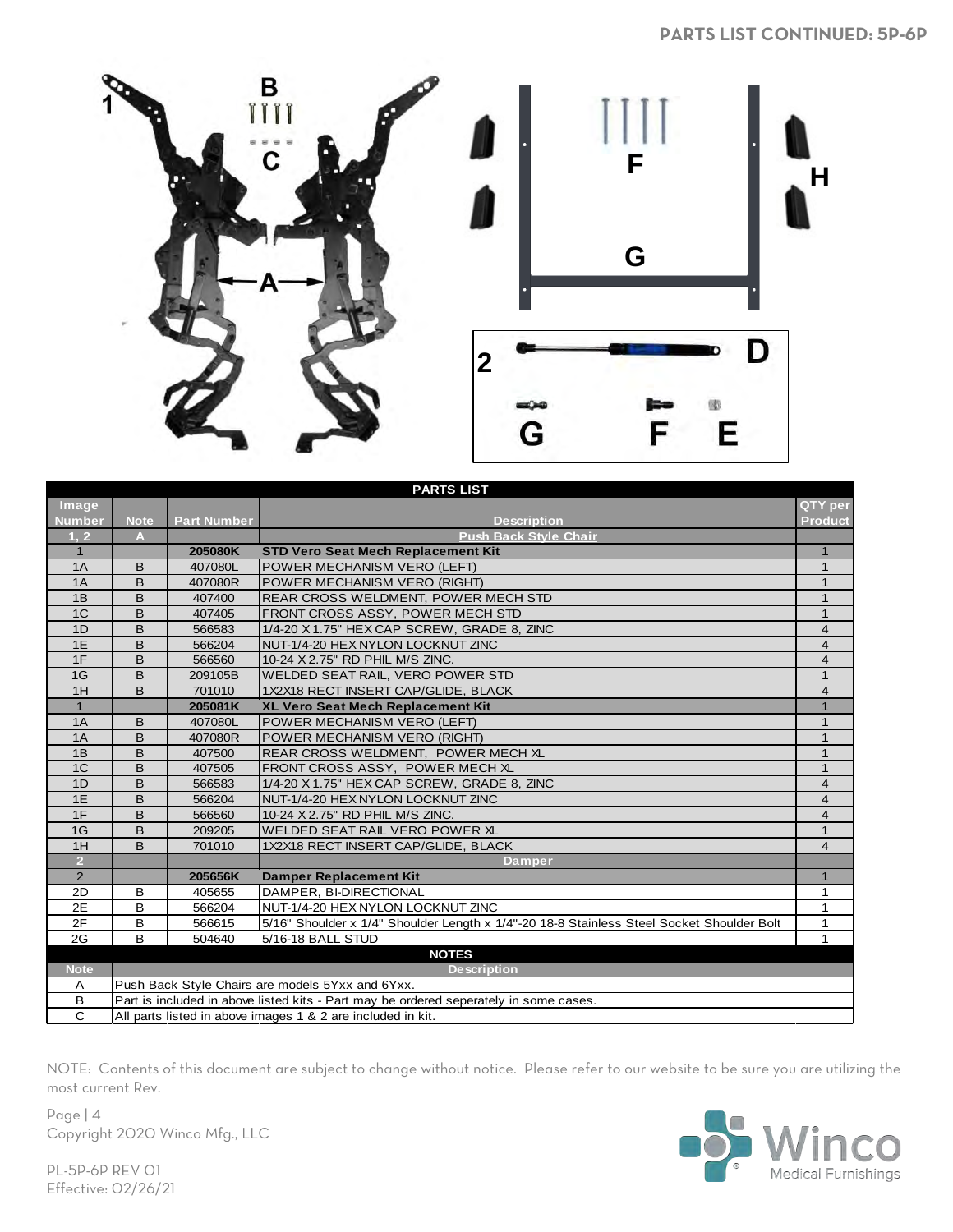

|                     | <b>PARTS LIST</b> |                                                         |                                                                                                           |                |  |  |  |
|---------------------|-------------------|---------------------------------------------------------|-----------------------------------------------------------------------------------------------------------|----------------|--|--|--|
| Image               |                   |                                                         |                                                                                                           | QTY per        |  |  |  |
| <b>Number</b>       | <b>Note</b>       | <b>Part Number</b>                                      | <b>Description</b>                                                                                        | <b>Product</b> |  |  |  |
|                     |                   |                                                         | <b>Fixed Arm Style Chair - Version 2</b>                                                                  |                |  |  |  |
| See Notes   A, E, F |                   | <b>U0421XX</b>                                          | UPHOLSTERED FIXED-ARM PANEL LEFT - VERO (WITHOUT POWER SWITCH)                                            | 1              |  |  |  |
| 1                   |                   | <b>U0429XX</b>                                          | UPHOLSTERED FIXED-ARM PANEL LEFT - VERO (WITH POWER SWITCH)                                               | 1              |  |  |  |
| $\mathbf{1}$        | A, E              | <b>U0529XX</b>                                          | <b>UPHOLSTERED FIXED-ARM PANEL RIGHT - VERSION 2</b>                                                      | $\mathbf{1}$   |  |  |  |
|                     |                   |                                                         | <b>Swing Arm Style Chair - Version 2</b>                                                                  |                |  |  |  |
| See Notes   A, E, F |                   | <b>U0522XX</b>                                          | UPHOLSTERED SWING-ARM PANEL LEFT - VERO (WITHOUT POWER SWITCH)                                            | 1              |  |  |  |
| 1                   | A, E              | <b>U0430XX</b>                                          | UPHOLSTERED SWING-ARM PANEL LEFT - VERO (WITH POWER SWITCH)                                               | $\mathbf{1}$   |  |  |  |
| $\mathbf{1}$        | A, E              | <b>U0530XX</b>                                          | UPHOLSTERED SWING-ARM PANEL RIGHT - VERSION 2                                                             | $\mathbf{1}$   |  |  |  |
| 1A                  | B, D, E           | 202178B                                                 | WELDED HINGE LONG, MAIN FRAME 180 BLACK (VERO) (VERSION 2)                                                | $\mathbf{1}$   |  |  |  |
| 1B                  | B, D, E           | 566301                                                  | WASHER-1/4 INT. TOOTH LOCKWASHER ZINC (VERSION 2)                                                         | 3              |  |  |  |
| 1 <sup>C</sup>      | <b>B</b> , D, E   | 566572                                                  | SCREW, BUTTON HEAD 1/4-20 X 3/4", ZINC                                                                    | 3              |  |  |  |
| 1D                  | <b>B</b> , D, E   | 566602                                                  | 3/8-16 X 9" HEX CAP SCREW, GRADE 5, ZINC SAE J429 (VERSION 2)                                             | $\mathbf{1}$   |  |  |  |
| 1E                  | <b>B</b> , D, E   | 260110                                                  | TUBING, NYLON BOLT SLEEVE (VERSION 2)                                                                     | $\mathbf{1}$   |  |  |  |
| 1F                  | <b>B</b> , D, E   | 566325                                                  | WASHER, NYLON .375 ID X 1" X .062 THICK (VERSION 2)                                                       | $\overline{2}$ |  |  |  |
| 1G                  | <b>B</b> , D, E   | 566217                                                  | NUT, 3/8-16 HEX NYLON LOCKNUT ZINC (VERSION 2)                                                            | $\mathbf{1}$   |  |  |  |
| 1H                  | B, C              | 206175B                                                 | ARM MOUNTING PLATE, STATIONARY (VERO) - BLACK                                                             | $\mathbf{1}$   |  |  |  |
| 11                  | B                 | 566592                                                  | 1/4-20 X.88 SOCKET BUTTON HEAD CAP SCREW, ZINC                                                            | $\overline{2}$ |  |  |  |
| 1J                  | B                 | 566205                                                  | NUT-5/16-18 HEX NYLON LOCK NUT ZINC                                                                       | $\mathbf{1}$   |  |  |  |
| 1K                  | B                 | 202770                                                  | STRIKER PIN, 3/8 X 1" (5/16-18 THREAD)                                                                    | $\mathbf{1}$   |  |  |  |
| 1L                  | B                 | 202746LB                                                | Striker Bracket, Arm (VERO) - Black - Left                                                                | $\mathbf{1}$   |  |  |  |
| 1L                  | B                 | 202746RB                                                | Striker Bracket, Arm (VERO) - Black - Right                                                               | $\mathbf{1}$   |  |  |  |
| 1M                  | B                 | 566301                                                  | WASHER-1/4 INT. TOOTH LOCKWASHER ZINC                                                                     | $\overline{4}$ |  |  |  |
| 1 <sup>N</sup>      | B                 | 566572                                                  | SCREW, BUTTON HEAD 1/4-20 X 3/4", ZINC                                                                    | $\overline{2}$ |  |  |  |
| 10 <sup>°</sup>     | B, D              | 700620                                                  | <b>ARM SUPPORT BLOCK, NYLON</b>                                                                           | $\mathbf{1}$   |  |  |  |
| 1P                  | B.D               |                                                         | C-WF-ZP-14-10 SCREW, WD PH FL HD ZP #14 THD x 1.000 LG                                                    | 2              |  |  |  |
| <b>Note</b>         |                   |                                                         | <b>Description</b>                                                                                        |                |  |  |  |
| A                   |                   |                                                         | XX - Use color code for specific part number i.e. 02 - Royal Blue                                         |                |  |  |  |
| в                   |                   |                                                         | Part is included in above listed kits - Part can be ordered seperately. Quantities are for each arm kit.  |                |  |  |  |
| $\mathbf C$         |                   | Used on Fixed-Arm Style Chair only!                     |                                                                                                           |                |  |  |  |
| D                   |                   | Used on Swing-Arm Style Chair only!                     |                                                                                                           |                |  |  |  |
| E                   |                   |                                                         | Parts listed under "Version 2" should be used on all Vero model chairs manufactured on or after 02/08/18. |                |  |  |  |
| F                   |                   |                                                         | See PL-5Xxx-6Xxx and PL-5Yxx-6Yxx for left side upholstered arm images WITHOUT Power Switch.              |                |  |  |  |
|                     |                   |                                                         | <b>OPTIONS</b> For options on replacement arms see page 13                                                |                |  |  |  |
|                     |                   | Left & Right is determined - as if sitting in the chair |                                                                                                           |                |  |  |  |

Page | 5 Copyright 2020 Winco Mfg., LLC

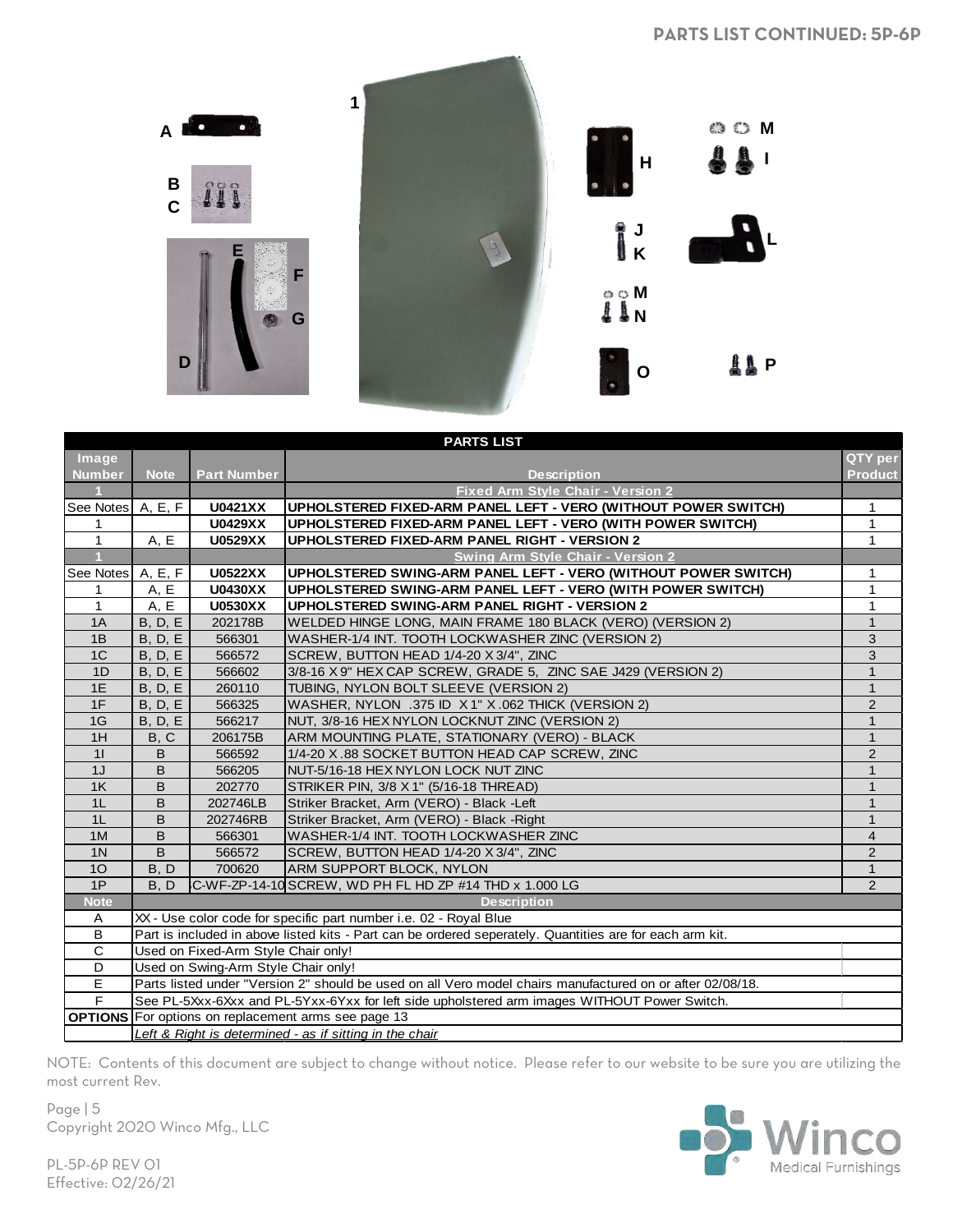

|                | <b>PARTS LIST</b>  |                                                         |                                                                                                          |                |  |  |  |
|----------------|--------------------|---------------------------------------------------------|----------------------------------------------------------------------------------------------------------|----------------|--|--|--|
| Image          |                    |                                                         |                                                                                                          | QTY per        |  |  |  |
| <b>Number</b>  | <b>Note</b>        | <b>Part Number</b>                                      | <b>Description</b>                                                                                       | <b>Product</b> |  |  |  |
|                |                    |                                                         | <b>Fixed Arm Style Chair with Urethane Arm</b>                                                           |                |  |  |  |
| 1              | A                  | <b>U0427XX</b>                                          | UPHOLSTERED FIXED-ARM PANEL LEFT (WITHOUT POWER SWITCH)                                                  | 1              |  |  |  |
| $\overline{1}$ | A                  | <b>U0531XX</b>                                          | UPHOLSTERED FIXED-ARM PANEL LEFT (WITH POWER SWITCH)                                                     | $\mathbf{1}$   |  |  |  |
| $\mathbf{1}$   | A                  | <b>U0527XX</b>                                          | UPHOLSTERED FIXED-ARM PANEL RIGHT                                                                        | $\mathbf{1}$   |  |  |  |
|                |                    |                                                         | Swing Arm Style Chair with Urethane Arm                                                                  |                |  |  |  |
| $\mathbf{1}$   | A                  | <b>U0428XX</b>                                          | UPHOLSTERED SWING-ARM PANEL LEFT (WITHOUT POWER SWITCH)                                                  | $\mathbf{1}$   |  |  |  |
| $\mathbf{1}$   | Α                  | <b>U0532XX</b>                                          | UPHOLSTERED SWING-ARM PANEL LEFT (WITH POWER SWITCH)                                                     | 1              |  |  |  |
| $\mathbf{1}$   | A                  | <b>U0528XX</b>                                          | UPHOLSTERED SWING-ARM PANEL RIGHT                                                                        | $\mathbf{1}$   |  |  |  |
| 1A             | $\overline{B}$ , D | 202178B                                                 | WELDED HINGE LONG, MAIN FRAME 180 BLACK (VERO)                                                           | $\mathbf{1}$   |  |  |  |
| 1B             | B. D               | 566301                                                  | WASHER-1/4 INT. TOOTH LOCKWASHER ZINC                                                                    | $\overline{3}$ |  |  |  |
| 1C             | B, D               | 566572                                                  | SCREW, BUTTON HEAD 1/4-20 X 3/4", ZINC                                                                   | $\overline{3}$ |  |  |  |
| 1D             | B, D               | 566602                                                  | 3/8-16 X 9" HEX CAP SCREW, GRADE 5, ZINC SAE J429                                                        | $\mathbf{1}$   |  |  |  |
| 1E             | B, D               | 260110                                                  | TUBING, NYLON BOLT SLEEVE                                                                                | $\mathbf{1}$   |  |  |  |
| 1F             | B, D               | 566325                                                  | WASHER, NYLON .375 ID X 1" X .062 THICK                                                                  | $\overline{2}$ |  |  |  |
| 1G             | B, D               | 566217                                                  | NUT, 3/8-16 HEX NYLON LOCKNUT ZINC                                                                       | $\mathbf{1}$   |  |  |  |
| 1H             | B, C               | 206175B                                                 | ARM MOUNTING PLATE, STATIONARY (VERO) - BLACK                                                            | $\mathbf{1}$   |  |  |  |
| 11             | $\overline{B}$     | 566592                                                  | 1/4-20 X .88 SOCKET BUTTON HEAD CAP SCREW, ZINC                                                          | $\overline{2}$ |  |  |  |
| 1J             | B                  | 566205                                                  | NUT-5/16-18 HEX NYLON LOCK NUT ZINC                                                                      | $\mathbf{1}$   |  |  |  |
| 1K             | B                  | 202770                                                  | STRIKER PIN, 3/8 X 1" (5/16-18 THREAD)                                                                   | $\mathbf{1}$   |  |  |  |
| 1 <sub>L</sub> | B                  | 202746LB                                                | Striker Bracket, Arm (Gen II) - Black -Left                                                              | $\mathbf{1}$   |  |  |  |
| 1 <sub>L</sub> | B                  | 202746RB                                                | Striker Bracket, Arm (Gen II) - Black - Right                                                            | $\mathbf{1}$   |  |  |  |
| 1M             | $\overline{B}$     | 566301                                                  | WASHER-1/4 INT. TOOTH LOCKWASHER ZINC                                                                    | $\overline{4}$ |  |  |  |
| 1 <sub>N</sub> | B                  | 566572                                                  | SCREW, BUTTON HEAD 1/4-20 X 3/4", ZINC                                                                   | $\overline{2}$ |  |  |  |
| 10             | B, D               | 700620                                                  | ARM SUPPORT BLOCK, NYLON                                                                                 | $\mathbf{1}$   |  |  |  |
|                |                    |                                                         |                                                                                                          |                |  |  |  |
| 1P             | B, D               |                                                         | SC-WF-ZP-14-100 SCREW, WD PH FL HD ZP #14 THD x 1.000 LG                                                 | $\overline{2}$ |  |  |  |
| 2A             | B,E                | 708040                                                  | Urethane Arm Cover                                                                                       | $\mathbf{1}$   |  |  |  |
| 2B             | B,E                | 203692B                                                 | <b>Mounting Plate, Steel</b>                                                                             | $\mathbf{1}$   |  |  |  |
| 2D             | B,E                | 701900                                                  | Sq Bumper, 078 w/ Adhesive, Black                                                                        | $\overline{4}$ |  |  |  |
| 2C             | B,E                | 566607                                                  | 1/4-20 X 1" Flat Mach Screw, Zinc                                                                        | $\overline{3}$ |  |  |  |
|                |                    |                                                         | <b>Notes</b>                                                                                             |                |  |  |  |
| A              |                    |                                                         | XX - Use color code for specific part number i.e. 02 - Royal Blue                                        |                |  |  |  |
| B              |                    |                                                         | Part is included in above listed kits - Part can be ordered seperately. Quantities are for each arm kit. |                |  |  |  |
| $\overline{C}$ |                    | Used on Fixed-Arm Style Chair only!                     |                                                                                                          |                |  |  |  |
| D              |                    | Used on Swing-Arm Style Chair only!                     |                                                                                                          |                |  |  |  |
| E              |                    | Used on Urethane Arm Style only!                        |                                                                                                          |                |  |  |  |
|                |                    |                                                         | <b>OPTIONS</b> For options on replacement arms see page 13                                               |                |  |  |  |
|                |                    | Left & Right is determined - as if sitting in the chair |                                                                                                          |                |  |  |  |

Page | 6 Copyright 2020 Winco Mfg., LLC

30 **Medical Furnishings**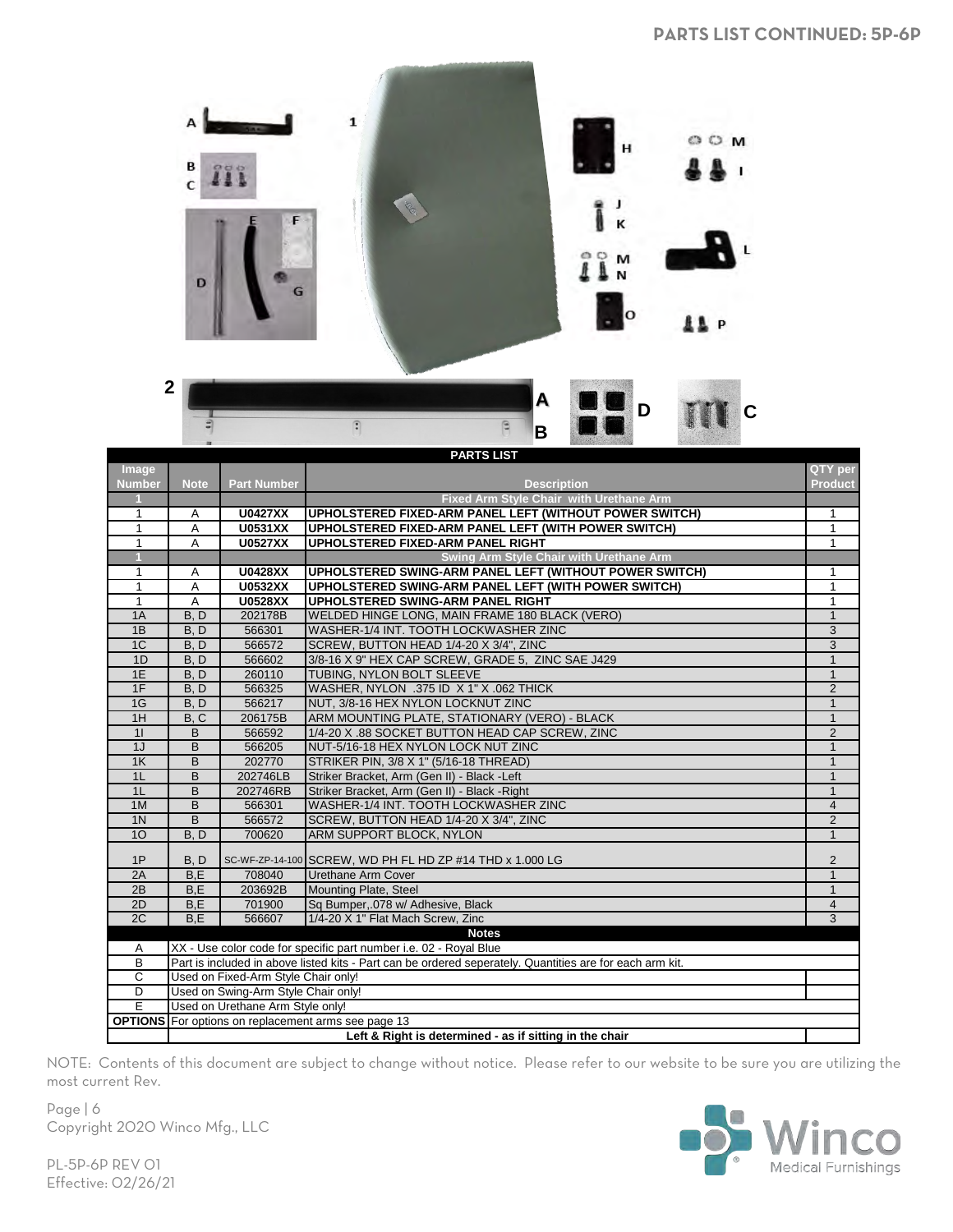

|                | <b>PARTS LIST</b> |                    |                                                                                                      |                |  |
|----------------|-------------------|--------------------|------------------------------------------------------------------------------------------------------|----------------|--|
| Image          |                   |                    |                                                                                                      | QTY per        |  |
| <b>Number</b>  | <b>Note</b>       | <b>Part Number</b> | <b>Description</b>                                                                                   | <b>Product</b> |  |
|                |                   |                    | <b>STANDARD VERO CHAIR</b>                                                                           |                |  |
| 1A             | Α                 | U1205XX            | Upholstered Mid Ottoman Vero                                                                         | 1              |  |
| 1B             | $\mathsf{C}$      | 566511             | SCREW-MACH 10-24 X 3/4" PAN PHIL M/S ZINC                                                            | 4              |  |
| 1 <sup>C</sup> |                   | U1017XX            | Upholstered Legrest Vero                                                                             | 1              |  |
| 1D             |                   | U1108XX            | <b>Upholstered Footrest Vero</b>                                                                     |                |  |
| 1E             | A,B               | U0317XX            | <b>Upholstered Seat Vero</b>                                                                         | $\mathbf{1}$   |  |
| 1F             |                   | 566560             | 10-24 X 2.75" RD PHIL M/S ZINC.                                                                      | 4              |  |
|                |                   |                    | <b>XL VERO CHAIR</b>                                                                                 |                |  |
| 1A             | A                 | U1303XX            | Upholstered Mid Ottoman Vero XL                                                                      | 1              |  |
| 1B             | C                 | 566511             | SCREW-MACH 10-24 X 3/4" PAN PHIL M/S ZINC                                                            | 4              |  |
| 1C             |                   | U1018XX            | Upholstered Legrest Vero XL                                                                          |                |  |
| 1D             |                   | U1107XX            | Upholstered Footrest Vero XL                                                                         | 1              |  |
| 1E             | A,B               | U0318XX            | Upholstered Seat Vero XL                                                                             |                |  |
| 1F             |                   | 566560             | 10-24 X 2.75" RD PHIL M/S ZINC.                                                                      | 4              |  |
|                |                   |                    | <b>NOTES</b>                                                                                         |                |  |
| <b>Note</b>    |                   |                    | <b>Description</b>                                                                                   |                |  |
| Α              |                   |                    | XX- Use color code for specific part number i.e. 02 - Royal Blue                                     |                |  |
|                |                   |                    | Screws needed to attach this product are included                                                    |                |  |
| B              |                   |                    | For chairs with Heat and Massage see related notes below (H6).                                       |                |  |
| $\mathsf{C}$   |                   |                    | Parts 566511 are used on Parts represented by A, C, and D.                                           |                |  |
| <b>OPTIONS</b> |                   |                    | For TB133 Add TB after Part Number (i.e.U0317XX-TB)                                                  |                |  |
|                |                   |                    | Use 00 if option is not needed (i.e.U0317XX-00-H6 - For Upholstered Seat without TB with H6)         |                |  |
| H <sub>6</sub> |                   |                    | For Heat Only chairs made 12-05-18 to present add identifier after TB option i.e. U0317XX-TB-H6      |                |  |
|                |                   |                    | For Heat & Massage chairs made 03-01-19 to present add identifier after TB option i.e. U0317XX-TB-H6 |                |  |
|                |                   |                    | Left & Right is determined - as if sitting in the chair                                              |                |  |



Page | 7 Copyright 2020 Winco Mfg., LLC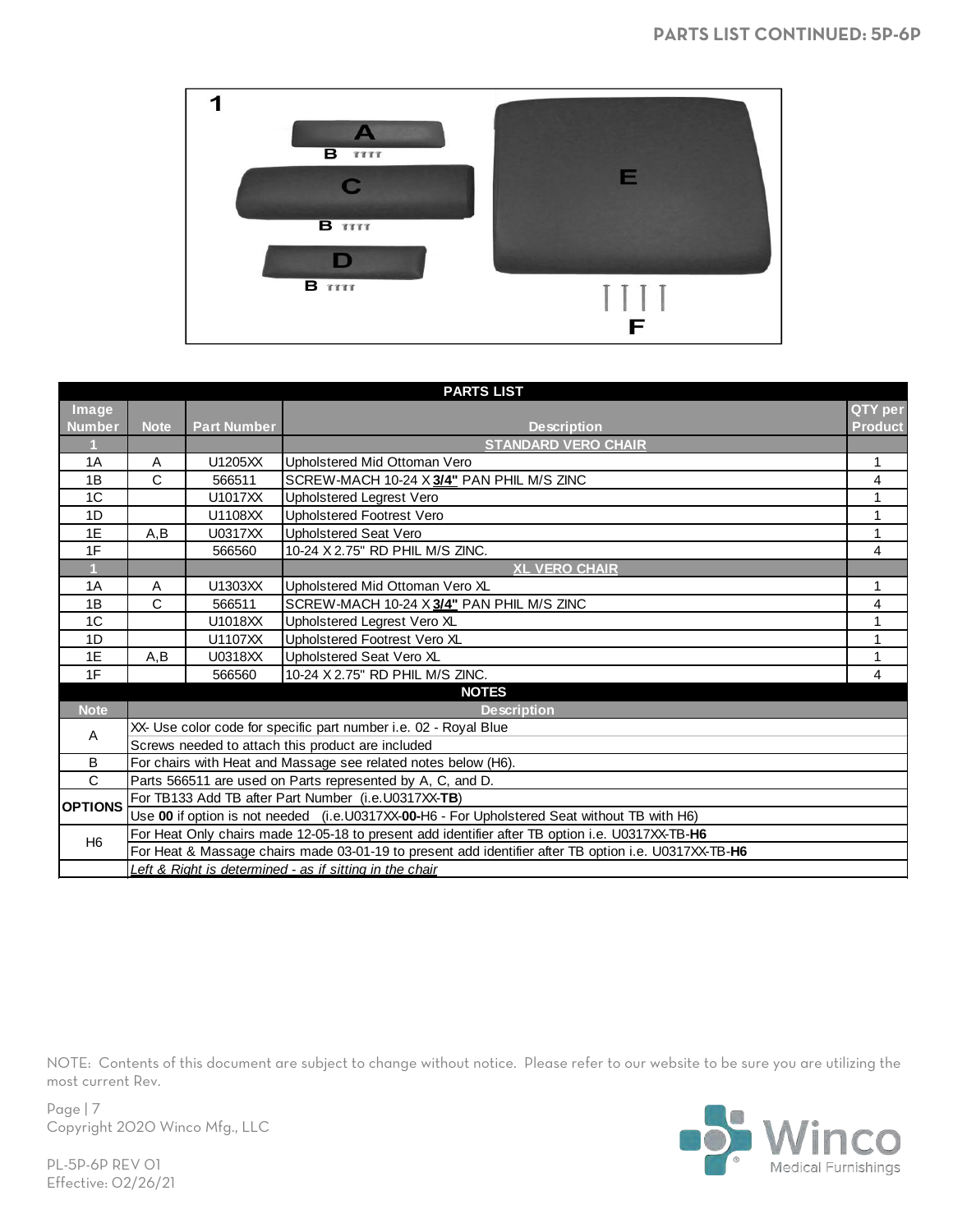

| <b>PARTS LIST</b> |                |                    |                                                  |                |  |
|-------------------|----------------|--------------------|--------------------------------------------------|----------------|--|
| Image             |                |                    |                                                  | QTY per        |  |
| <b>Number</b>     | <b>Note</b>    | <b>Part Number</b> | <b>Description</b>                               | <b>Product</b> |  |
|                   |                |                    | <b>Standard Vero Chair</b>                       |                |  |
| 1,2               | C, E           | <b>U0225XX</b>     | Upholstered Back w/Frame Assm Kit, Vero STD      | 1              |  |
| 1                 | Α              | 206030BK           | Vero Welded Back Frame Kit                       | 1              |  |
| 1A                | B              | 407019             | KD SLEEVE, 624 MECH                              | 2              |  |
| 1B                | B              | 566584             | SCREW, 1/4-20 x 1/4" SS BUTTON SOCKET HEAD SCREW | $\overline{4}$ |  |
| 1 <sup>C</sup>    | B              | 201105             | LANYARD W/SLEEVES, KNOB (Vero)                   | $\overline{2}$ |  |
| 1D                | B              | 501235             | Knob, 2-Arm, 1 4-20 x 1/2 Stud                   | $\overline{2}$ |  |
| 1E                | B              | 206030B            | Welded Back Frame (Vero) - Black                 | 1              |  |
| 1E                | B              | 902530             | 17" ULTRALITE WEBBING, CUT 26"                   | $\mathbf{1}$   |  |
| 1E                | B              | 902535             | 6" ULTRALITE WEBBING, CUT 26"                    | $\mathbf{1}$   |  |
| 2A, 2B            | C, E           | <b>U0223XX</b>     | <b>UPHOLSTERED BACK VERO</b>                     | 1              |  |
| 2D                | D              | 206035BK           | Vero Push Handle Kit STD                         | 1              |  |
| 2D                | D              | 566592             | 1/4-20 X.88 Socket Button Head Cap Screw, Zinc   | $\overline{4}$ |  |
| 2D                | D              | 566301             | WASHER 1/4 INT. TOOTH LOCKWASHER ZINC            | 4              |  |
| 2E                | С              | $NP05-XX$          | HEADREST COVER VERO STD CHAIR W/ PILLOW          | 1              |  |
| 2C                | C              | HCVS-XX            | <b>Headrest Cover Vero</b>                       | 1              |  |
|                   |                |                    | <b>XL Vero Chair</b>                             |                |  |
| 1,2               | C, E           | <b>U0226XX</b>     | Upholstered Back w/Frame Assm Kit, Vero XL       | 1              |  |
| 1                 | Α              | 206050BK           | Vero XL Welded Back Frame Kit                    | 1              |  |
| 1A                | B              | 704014             | <b>KD Bracket (VERO)</b>                         | $\overline{2}$ |  |
| 1B                | B              | 566584             | SCREW, 1/4-20 x 1/4" SS BUTTON SOCKET HEAD SCREW | 4              |  |
| 1 <sup>C</sup>    | B              | 201105             | LANYARD W/SLEEVES, KNOB (Vero)                   | $\overline{2}$ |  |
| 1D                | B              | 501235             | Knob, 2-Arm, 1 4-20 x 1/2 Stud                   | $\overline{2}$ |  |
| 1E                | B              | 206050B            | Welded Back Frame (Vero XL) - Black              | $\mathbf{1}$   |  |
| 1E                | B              | 902540             | 16" ULTRALITE WEBBING, CUT 30"                   | $\mathbf{1}$   |  |
| 1E                | $\overline{B}$ | 902545             | 6" ULTRALITE WEBBING, CUT 30"                    | $\mathbf{1}$   |  |
| 2A,2B             | C, E           | <b>U0224XX</b>     | <b>UPHOLSTERED BACK VERO XL</b>                  | 1              |  |
| 2D                | D              | 206060BK           | Welded Push Handle Kit (Vero XL) - Black         | 1              |  |
| 2D                | D              | 566592             | 1/4-20 X.88 Socket Button Head Cap Screw, Zinc   | 4              |  |
| 2D                | D              | 566301             | WASHER 1/4 INT. TOOTH LOCKWASHER ZINC            | $\overline{4}$ |  |
| 2F                | С              | <b>NP06-XX</b>     | HEADREST COVER VERO XL W/ PILLOW                 | 1              |  |
| 2C                | C              | HCVS-XX            | Headrest Cover Vero XL                           | 1              |  |

### See notes on next page.

NOTE: Contents of this document are subject to change without notice. Please refer to our website to be sure you are utilizing the most current Rev.



Page | 8 Copyright 2020 Winco Mfg., LLC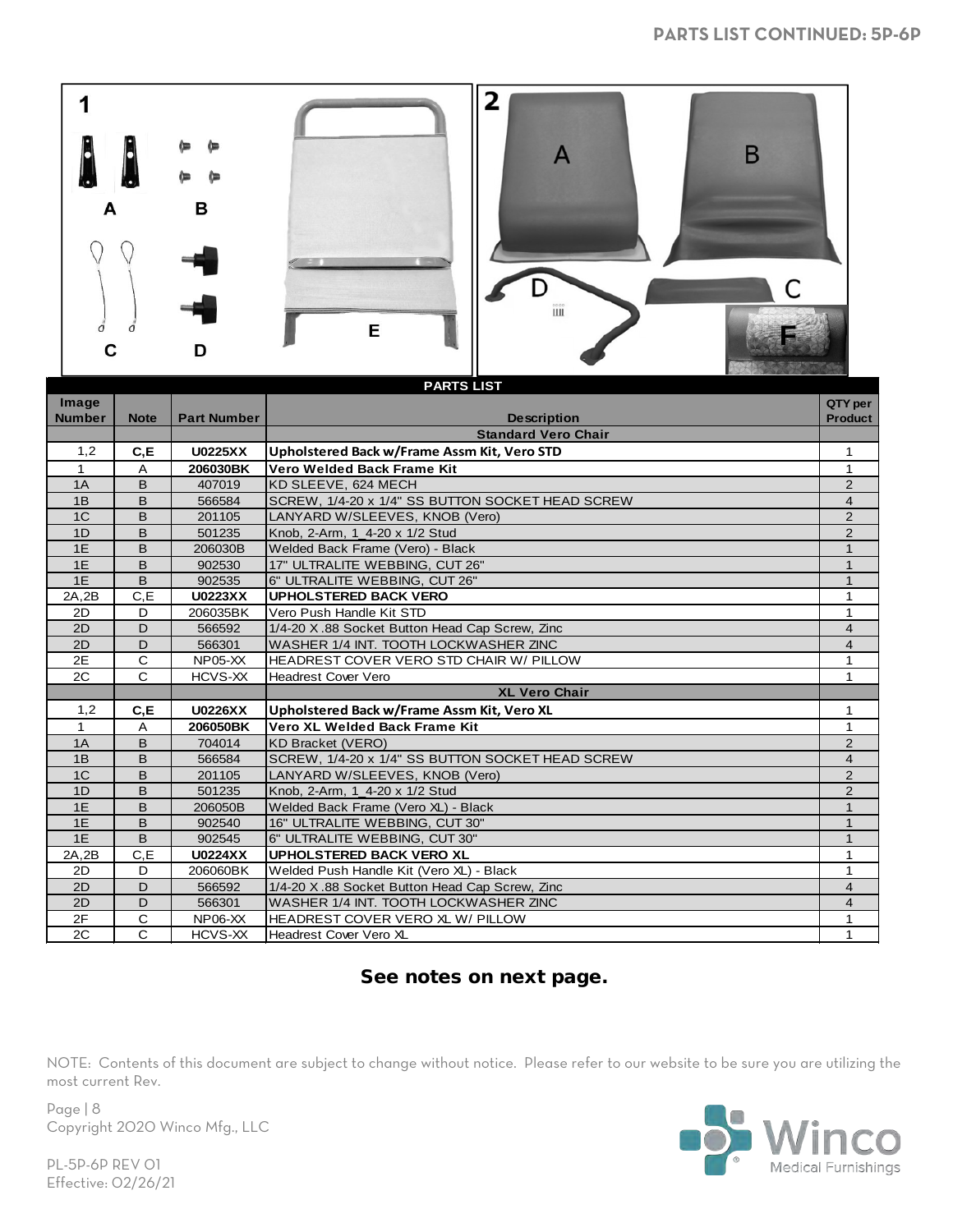|                | <b>UPHOLSTERED BACK NOTES</b>                                                                                                                |
|----------------|----------------------------------------------------------------------------------------------------------------------------------------------|
| <b>Note</b>    | <b>Description</b>                                                                                                                           |
| A              | Hardware needed to attach this product is included                                                                                           |
| B              | Parts are included in the above listed kits                                                                                                  |
| C.             | XX- Use color code for specific part number i.e. 02 - Royal Blue                                                                             |
| D.             | Refer to "OPTIONS" when ordering a KIT with Push Handle option                                                                               |
| F.             | For chairs with Heat and Massage see related notes below (H5 or H6).                                                                         |
|                | <b>OPTIONS</b> For TB133 Add "TB" after Part Number i.e. U0225-XX-TB-00-00. For chairs with the Push Handle option use "PH" identifier after |
| Heat Only      | For chairs w/ Heat Only made from 12-05-18 to present: Use H6 after TB or 00 (i.e. U0225xx-TB-H6)                                            |
| Heat & Massage | For chairs w/ Heat-Massage made from 03-01-19 to present; Use M6 after TB or 00 (i.e. U0225xx-TB-M6)                                         |
|                | Left & Right is determined - as if sitting in the chair                                                                                      |

Page | 9 Copyright 2020 Winco Mfg., LLC

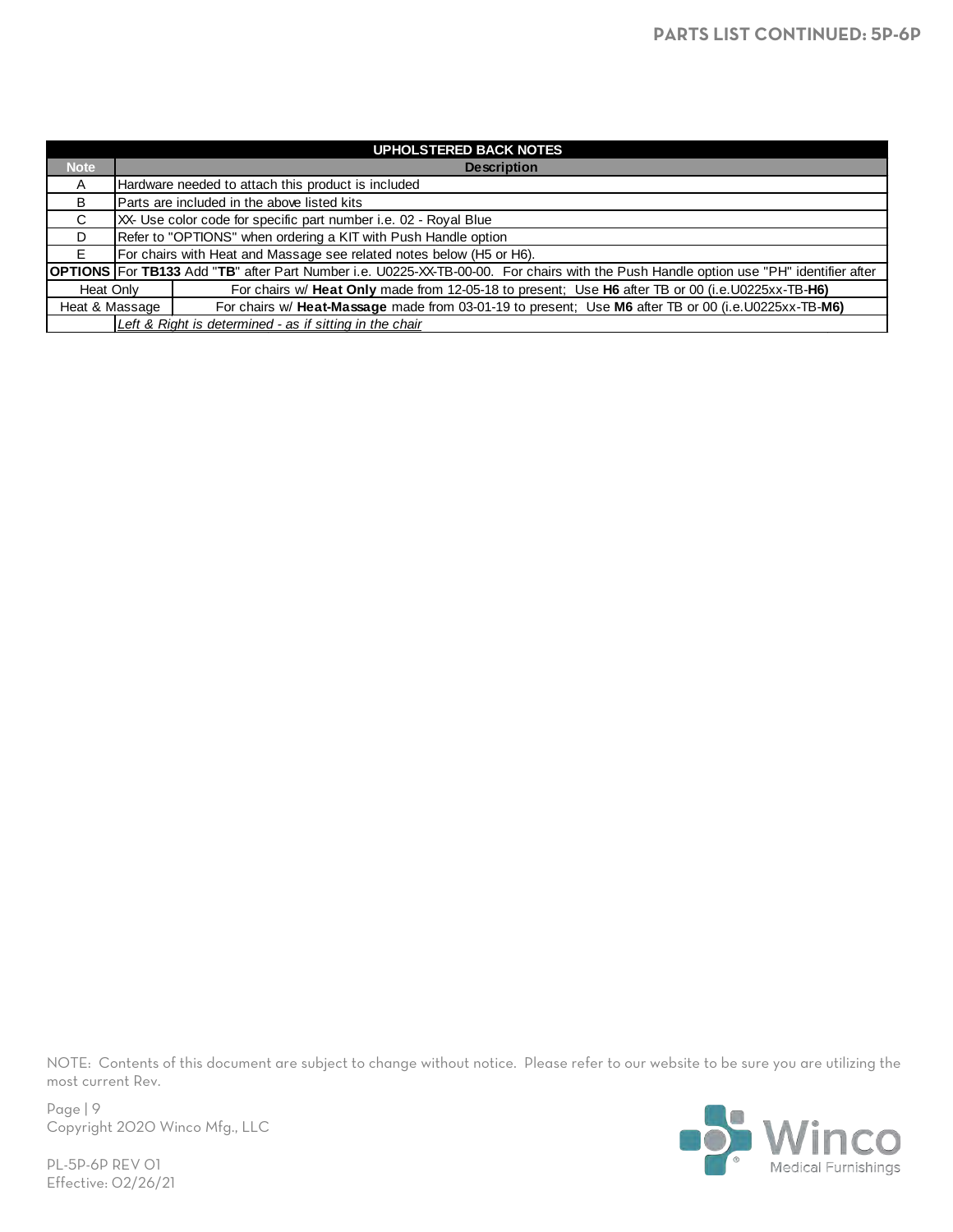#### **PARTS LIST CONTINUED: 5P-6P**



| <b>PARTS LIST</b> |              |                                     |                                                                                                 |                |  |
|-------------------|--------------|-------------------------------------|-------------------------------------------------------------------------------------------------|----------------|--|
| Image             |              |                                     |                                                                                                 | QTY per        |  |
| <b>Number</b>     | <b>Note</b>  | <b>Part Number</b>                  | <b>Description</b>                                                                              | <b>Product</b> |  |
| 1A.B.C            | A            | 206182BK                            | Bracket, Foot Support Tube (Vero) Kit                                                           | 1              |  |
| 1A                | B            | 566583                              | SCREW, HEX CAP 1/4-20 X 1 1/2" GRADE 5, ZINC                                                    | 8              |  |
| 1A                | B            | 566204                              | NUT-1/4-20 HEX NYLON LOCKNUT ZINC                                                               | 8              |  |
| 1B                | B            | 206183B                             | Bracket, Foot Support Tube W/ clip Holes (Vero)                                                 | 4              |  |
| 1 <sup>C</sup>    | B            | 700924                              | <b>BUSHING, SNAP-IN, NYLON BLACK</b>                                                            | $\overline{4}$ |  |
| 1M                | B            | TMM-146-04                          | <b>RETAINING CLIP</b>                                                                           | $\overline{2}$ |  |
| 1 <sup>N</sup>    | B            | 566510                              | SCREW-MACH 10-24 X 1/2 PAN PHIL MACHINE SCREW                                                   | $\overline{2}$ |  |
| 10                | B            | 566203                              | NUT-10-24 HEX NYLON LOCK NUT ZINC                                                               | $\overline{2}$ |  |
| 1P                | B            | 501105                              | 5/8 RD X 1.00 X .252 ID RD SPACER NYLON                                                         | $\overline{2}$ |  |
| 1L                | A            | 206040K                             | Vero Footplate w/Footrest Tubes Kit                                                             |                |  |
| 1D                | B            | 206021B                             | Footrest Tube (GenII) - Black                                                                   | 2              |  |
| 1E                | B            | 400160                              | Caster, Sit-Lock, Hooded, Twin Soft Wheel w-Mount Plate (Vero)                                  | $\overline{2}$ |  |
| 1F                | B            | 206185B                             | Spacer Block, Footplate Caster (Vero) - Black                                                   | $\overline{2}$ |  |
| 1G                | B            | 206040TS                            | Footplate w-CAUTION USE WITH STAFF ASSISTANCE graphic (Vero)                                    | $\mathbf{1}$   |  |
| 1H                | B            | 566616                              | #10-24 X 3/4" PHILLIPS DRIVE FLAT HEAD (BLACK) GRD 18-8 SS MS                                   | 8              |  |
| 1H                | B            | 566203                              | NUT-10-24 HEX NYLON LOCK NUT ZINC                                                               | 8              |  |
| 11                | B            | 566617                              | #10-24 X 1-1/4" PHILLIPS DRIVE FLAT HEAD (BLACK) GRD 18-8 SS MS                                 | $\overline{4}$ |  |
| 11                | B            | 566203                              | NUT-10-24 HEX NYLON LOCK NUT ZINC                                                               | $\overline{4}$ |  |
| 1J                | B            | 566415                              | BOLT-HEX 1/4-20 X 1 1/4, GRADE 5, BLACK FINISH                                                  | $\mathbf{1}$   |  |
| 1J                | B            | 566223                              | 1/4-20 LOCK NUT, BLACK FINISH                                                                   | 3              |  |
| 1K                | B            | 566483                              | SCREW, HEX CAP 1/4-20 X 2" GRADE 5, ZINC                                                        | $\mathbf{1}$   |  |
| 1M                | B            | TMM-146-04                          | <b>RETAINING CLIP</b>                                                                           | $\overline{2}$ |  |
| 1 <sup>N</sup>    | B            | 566510                              | SCREW-MACH 10-24 X 1/2 PAN PHIL MACHINE SCREW                                                   | $\overline{2}$ |  |
| 10 <sup>°</sup>   | B            | 566203                              | NUT-10-24 HEX NYLON LOCK NUT ZINC                                                               | $\overline{2}$ |  |
| 1P                | B            | 501105                              | 5/8 RD X 1.00 X .252 ID RD SPACER NYLON                                                         | $\overline{2}$ |  |
| <b>1A&amp;L</b>   | $\mathsf{C}$ | 206040TK                            | Vero Footplate Complete Kit                                                                     | $\mathbf{1}$   |  |
|                   |              |                                     | <b>NOTES</b>                                                                                    |                |  |
| <b>Note</b>       |              |                                     | <b>Description</b>                                                                              |                |  |
| A                 |              | Kit includes ALL items listed below |                                                                                                 |                |  |
| B                 |              |                                     | It is NOT recommended that these parts be sold seperately however in special cases they can be. |                |  |
| $\mathsf{C}$      |              |                                     | Includes all items from above kits 206182BK & 206040K                                           |                |  |

NOTE: Contents of this document are subject to change without notice. Please refer to our website to be sure you are utilizing the most current Rev.

Page | 10 Copyright 2020 Winco Mfg., LLC

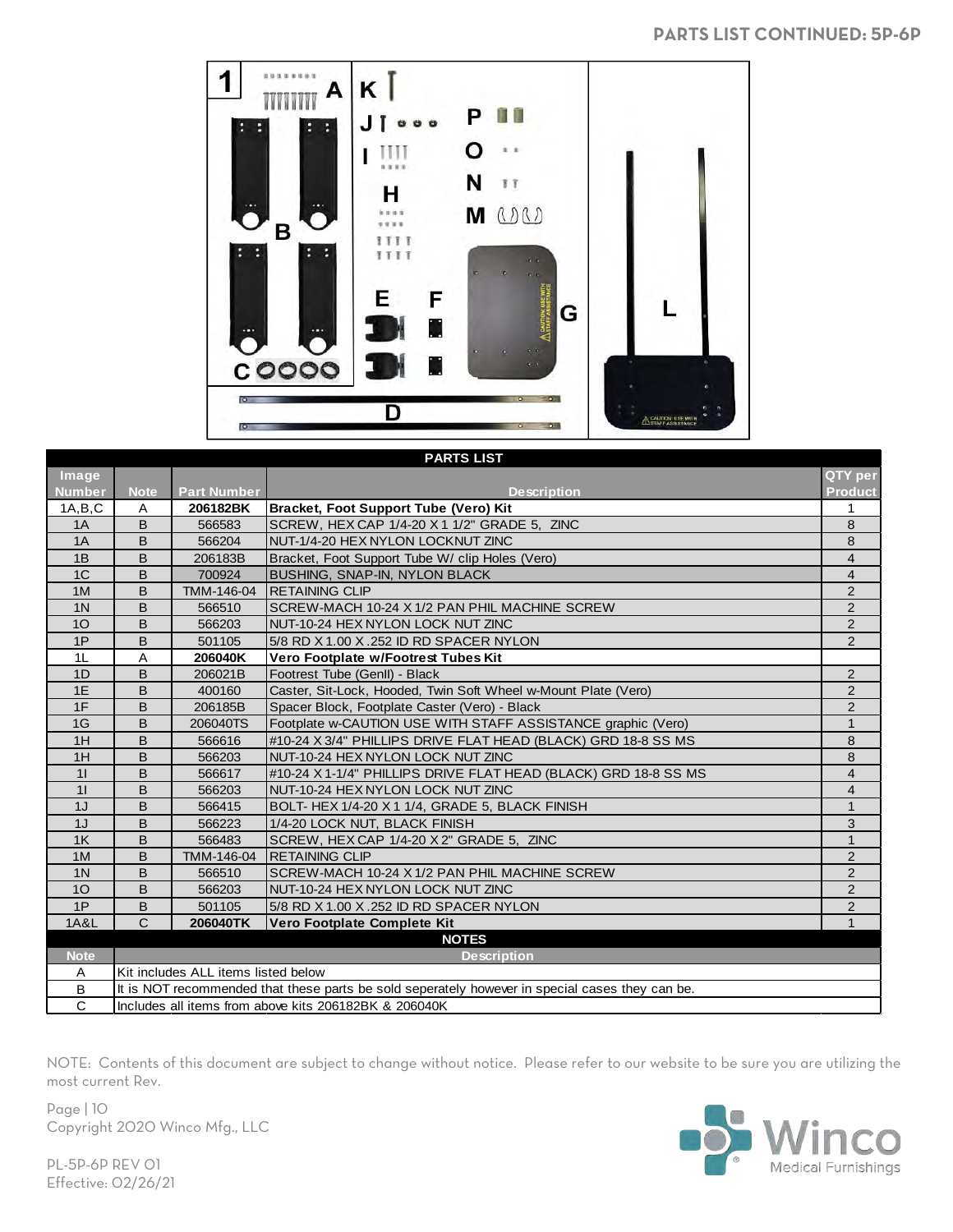

|                | <b>PARTS LIST</b> |                                     |                                                                                                 |                |  |  |  |
|----------------|-------------------|-------------------------------------|-------------------------------------------------------------------------------------------------|----------------|--|--|--|
| <b>Image</b>   |                   |                                     |                                                                                                 | QTY per        |  |  |  |
| <b>Number</b>  | <b>Note</b>       | <b>Part Number</b>                  | <b>Description</b>                                                                              | <b>Product</b> |  |  |  |
|                | A                 | 206035BK                            | Vero Push Handle Kit                                                                            |                |  |  |  |
| 1A             | B                 | 206035B                             | <b>Welded Push Handle</b>                                                                       |                |  |  |  |
| 1B             | B                 | 566572                              | SCREW, BUTTON HEAD 1/4-20 X 3/4", ZINC                                                          | 4              |  |  |  |
| 1 <sup>C</sup> | B                 | 566301                              | WASHER-1/4 INT. TOOTH LOCKWASHER ZINC                                                           | 4              |  |  |  |
| 2              | A                 | 206060BK                            | Vero XL Push Handle Kit                                                                         |                |  |  |  |
| 2A             | B                 | 206060B                             | Welded Push Handle (Vero XL) - Black                                                            |                |  |  |  |
| 2B             | B                 | 566572                              | SCREW, BUTTON HEAD 1/4-20 X 3/4", ZINC                                                          | 4              |  |  |  |
| 2C             | B                 | 566301                              | WASHER-1/4 INT. TOOTH LOCKWASHER ZINC                                                           | 4              |  |  |  |
|                |                   |                                     | <b>NOTES</b>                                                                                    |                |  |  |  |
| <b>Note</b>    |                   |                                     | <b>Description</b>                                                                              |                |  |  |  |
| A              |                   | Kit includes ALL items listed below |                                                                                                 |                |  |  |  |
| B              |                   |                                     | It is NOT recommended that these parts be sold separately however in special cases they can be. |                |  |  |  |



Page | 11 Copyright 2020 Winco Mfg., LLC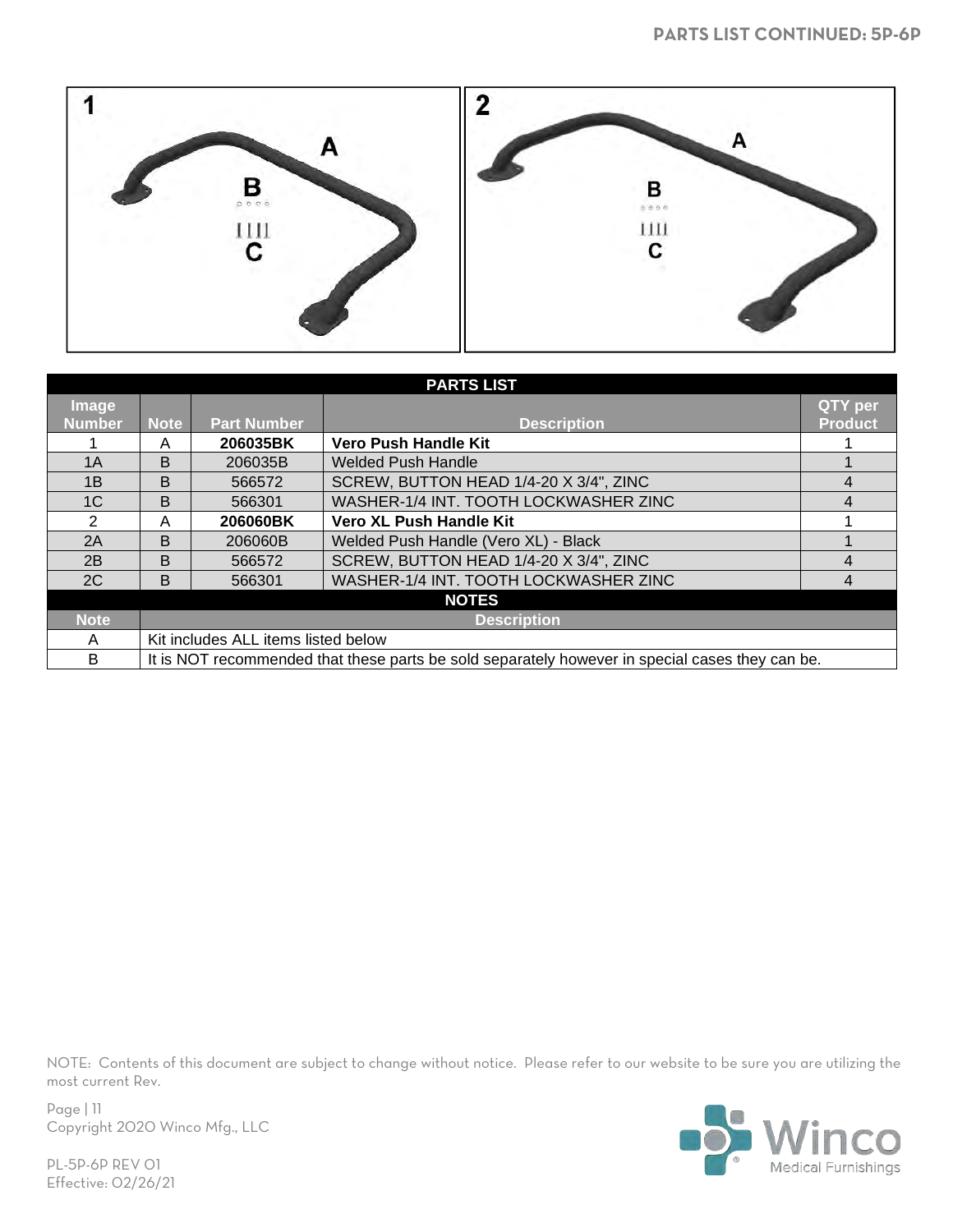

|               | <b>PARTS LIST</b> |                    |                                                     |                |  |
|---------------|-------------------|--------------------|-----------------------------------------------------|----------------|--|
| Image         |                   |                    |                                                     | QTY per        |  |
| <b>Number</b> | <b>Note</b>       | <b>Part Number</b> | <b>Description</b>                                  | <b>Product</b> |  |
| 1             |                   | 205655K            | PENDANT WITH HOLDER KIT                             |                |  |
| 1A            |                   | 490321             | <b>PENDANT WITH OVERLAY</b>                         |                |  |
| 1B            |                   | 490420             | <b>PRC PENDANT HOLDER</b>                           | 1              |  |
| 2             |                   | 490300             | ACTUATOR, POWER RECLINE, TA16                       | 1              |  |
| 2A            |                   | 566002             | BOW TIE COTTER PIN                                  | $\overline{2}$ |  |
| 2B            |                   | 506005             | CLEVIS PIN, .391 X 1.5                              | 2              |  |
| 3A, E, F      |                   | 490315K            | BATTERY ADD-ON/REPLACEMENT KIT, VERO PRC            | 1              |  |
| 3A            |                   | 490315             | BACK- UP BATTERY, TBB4                              |                |  |
| 3B            |                   | 490310             | CONTROL BOX, TC21                                   |                |  |
| 3C            |                   | 566515             | SCREW-MACH 10-24 X 1 3/4 PAN PHILLIP M/S ZINC       | $\overline{2}$ |  |
| 3D            |                   | TMM-764-04         | NUT #10-32 TOOTHED LOCK WASHER                      | 2              |  |
| 3E            |                   | 566513             | SCREW-MACH 10-24 X 1 1/4 PAN PHILLIP M/S ZINC       | 4              |  |
| 3F            |                   | 566203             | NUT-10-24 HEX NYLON LOCK NUT ZINC                   | 6              |  |
| 3G            |                   | 501825             | <b>BLACK RUBBER PUSH-IN GROMMET 1-3/4"</b>          |                |  |
| 3H            |                   | TMM-126-04         | SCREW, 10-32 X 1/2 - TYPE 23                        |                |  |
| 3J            |                   | 705605             | DOUBLE SIDED MOLDING TAPE                           | $\overline{2}$ |  |
| 3K            |                   | 490330             | VERO, POWER CORD, TAC Y-CORD                        |                |  |
| 3L            |                   | 206700B            | POWER SUPPLY, REAR MOUNTING PLATE POWDER COAT BLACK |                |  |
| Not Shown     |                   | 506025             | <b>FLAME RETARDANT CABLE TIE 8"</b>                 | 3              |  |



Page | 12 Copyright 2020 Winco Mfg., LLC